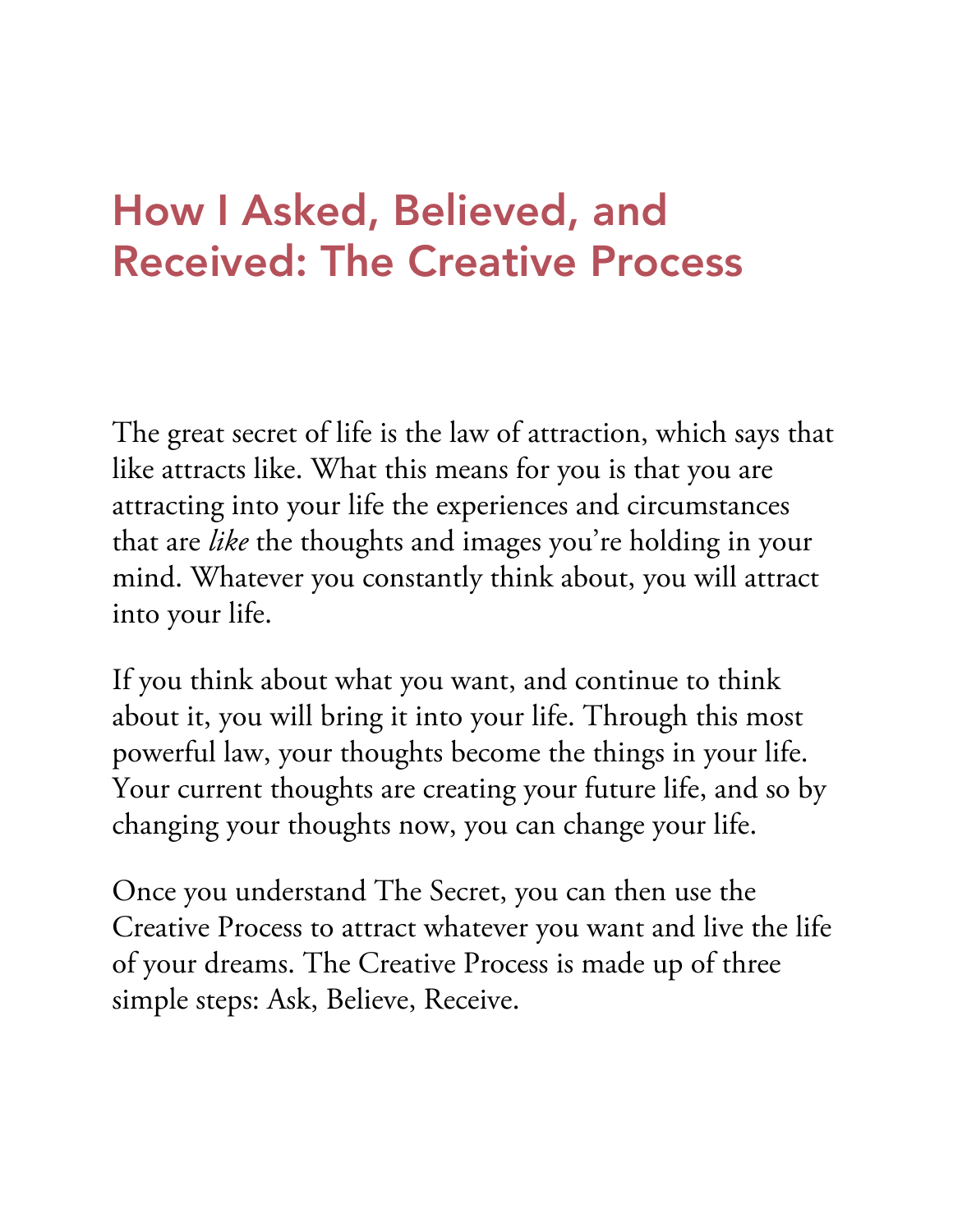# *First Ask*

The law of attraction responds to any consistent thought you hold in your mind. Even if you ask for something extremely specific, you needn 't have any doubt that you 'll receive exactly what you asked for.

#### SINGING WITH STEVIE WONDER

Hi all, my name is John Pereira, and this is how The Secret worked for me. First of all, at the time I wasn't doing too well, I was depressed and angry, mainly with a business partner my sister and I had. My sister had been pestering me to watch The Secret, and one day she made us all stop what we were doing and watch the movie. From that day on, I decided to give it a go and just practice it.

Two days later, I was at the gym reading the paper and noticed a concert date for Stevie Wonder on the 22nd of October, which is also my birthday. I said to my sister, "This is it. I'm not going to just meet him; I'm going to sing with him!"

I told everyone that I had met George Benson, I had partied with Jamiroquai, and now I was going to sing with the head honcho himself, Stevie. Everyone thought I was crazy. The next day when I was visiting my brother, I got up to make him coffee and asked him to pause the program we were watching on television. When I came back into the room, the screen was paused on WIN THE CHANCE TO SING LIVE ONSTAGE WITH STEVIE WONDER. I couldn't believe it!

I went straight home to enter. You had to write in twenty words why you wanted to sing with Stevie, and words just flew out of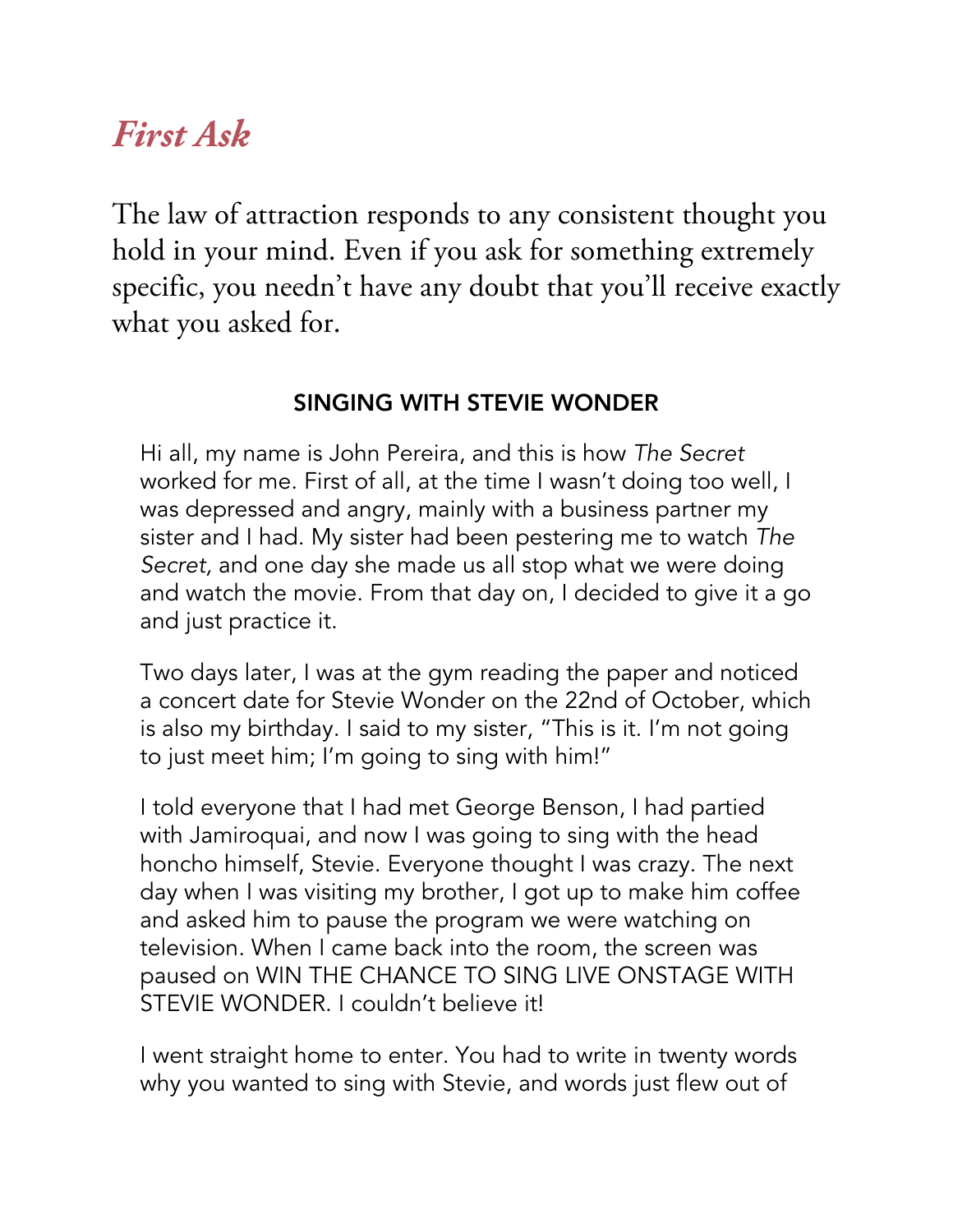my brain. After I submitted it, I asked my girlfriend if I should submit again. Just at that moment the computer crashed and never worked again. "Don't worry," I said to her, "this is mine, I don't need to enter it again!"

A week or so had passed, and I was out having drinks with some friends. I looked over at one of my mates and said, "Do you know I'm going to sing with Stevie Wonder?" Again, another person looking at me as if I'm crazy.

The very next day I went home after work and said to my sister, "What am I going to do when I sing with him?" She said, "Just remember to take your time, because it will be over before you know it, so savor the moment." I was about to have an afternoon nap when my phone started ringing. I answered it, and the guy says, "Is this John Pereira? And did you enter a competition?" I replied, "Yes." He said, "Well, congratulations, you're the national winner!" I screamed and started throwing my girlfriend in the air. I called my parents and screamed. I called my sister and started screaming. I called my brother and started screaming. And the friend I'd told the night before just replied, "Yeah, yeah" when I told him. He could not believe it.

So, if anyone doesn't believe, BELIEVE! I'm living proof, and if you would like to watch it, here is the YouTube clip: [http://www.youtube.com/watch?v=lMftLNs\\_G6M](http://www.youtube.com/watch?v=lMftLNs_G6M).

 $–$   $\sqrt{\omega}$ *bhu*  $\mathcal{P}$ ., Sydney, Australia

Here ' s another amazing example of someone attracting a very specific desire using The Secret.

## IT'S A MIRACLE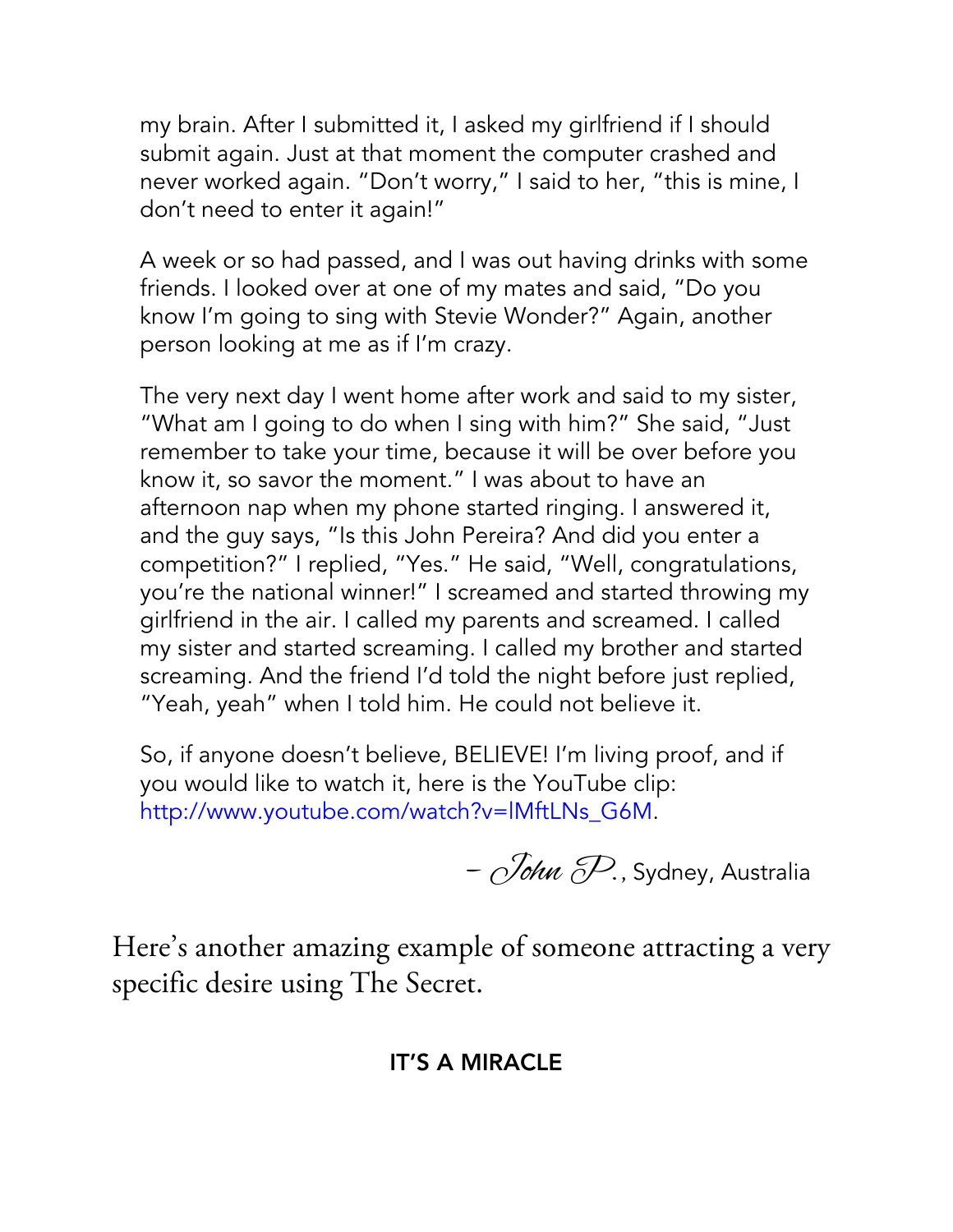I found out about The Secret from The Oprah Winfrey Show. I truly believed every single word written in the book and spoken on the video. Then I received an email from The Secret giving me a link to download a check from the Bank of the Universe. So I downloaded the check and wrote an amount of one hundred thousand ringgit [Malaysian currency equaling about \$25,000 U.S.] on it just for fun, and I pinned it to the small vision board near my dressing table.

Then I took a one-ringgit bill and added zeros with a marker. I wanted to write 100,000.00, but the space was so small that I managed to add just five zeros. It ended up looking like 1,000.00, but I didn't want to throw it away, so I just put it up there on my vision board with the check.

I looked at it every day and told myself that I believed it would happen. I didn't really know whether my visualization exercise was correct, but I just did it every once in a while. And to be frank, as time went by, I kind of forgot about it.

Then, in early October, when I was paying my credit card bill at the service counter, I saw a pamphlet about a contest called "RM100,000.00 Dream Catcher SMS contest" that the credit card company was running. It started on July 5 and ended on October 15, but this was the first I'd heard about it. Then I thought, Well, I still have two weeks to send my entry; better late than never. So I did.

Then, at the end of the month, I received a call from the credit card company telling me that I had won second prize for the month of October. For that, I would get a cash prize of RM1,000.00. I was thrilled, because I've never really had much luck in big contests. I told my husband, and we were jumping with joy.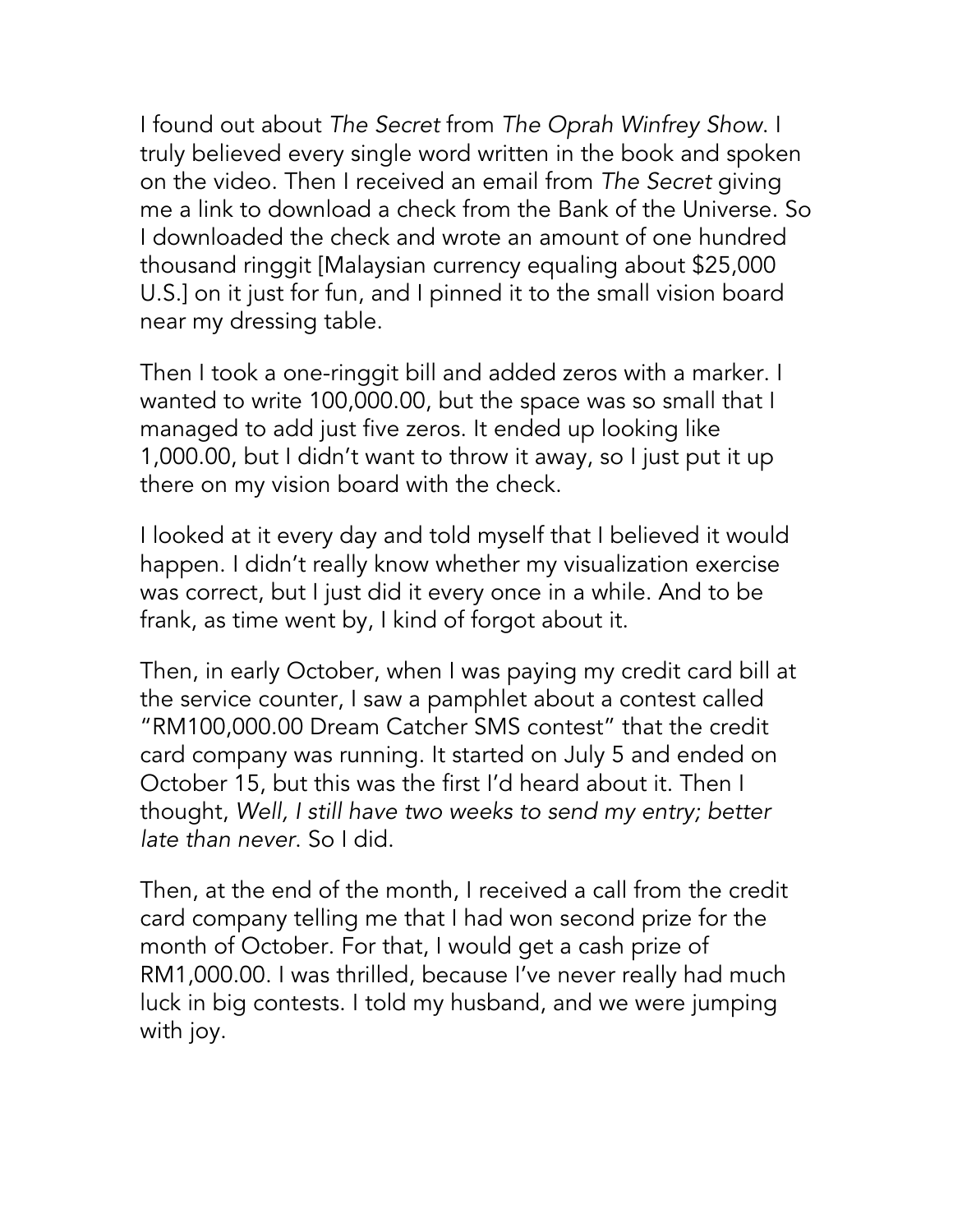Two months after that, I received another call from the company, saying that I had been selected as one of eleven finalists to compete for the grand prize of RM100,000.00 and that the winner would be decided the following week.

That night I was sitting at my dressing table when I noticed my vision board. There was the RM100,000.00 check I had written three months before. My heart was beating fast as I noticed the one-ringgit bill that looked like RM1,000 rather than RM100,000.00.

I took the note and the check into the living room to show my husband. I said, "Sweetheart, I think I know why I won second prize for RM1,000. It's the RM1 bill! Even though I ordered it by accident, God still delivered it to me! It's The Secret in action!"

Then I was crying tears of happiness. The little voice inside of me kept saying I'd be the winner of the grand prize, that God (the Universe) had arranged the event, people, and circumstances to deliver my RM100,000.00 check to me.

Then I read the chapter on The Secret to Money and watched the video again. Every time I had a doubt that the prize was mine, I quickly replaced it with the image of me on the stage, smiling and holding the big mock check for RM100,000.00.

Before we left the house on the morning of the grand finale, my husband said to me, "Take the RM100,000.00 check that you wrote; you're going to claim the real one today." So I did.

Before entering the room, I took a last look at that check, visualized winning, and tried to cast off doubt. Then I noticed the remittance advice on top of the check: FEEL GOOD. I quickly grabbed my husband's iPhone and opened the photo albums of my beautiful two-year-old daughter. Seeing her sweet smile made me feel so happy inside that I knew I was on the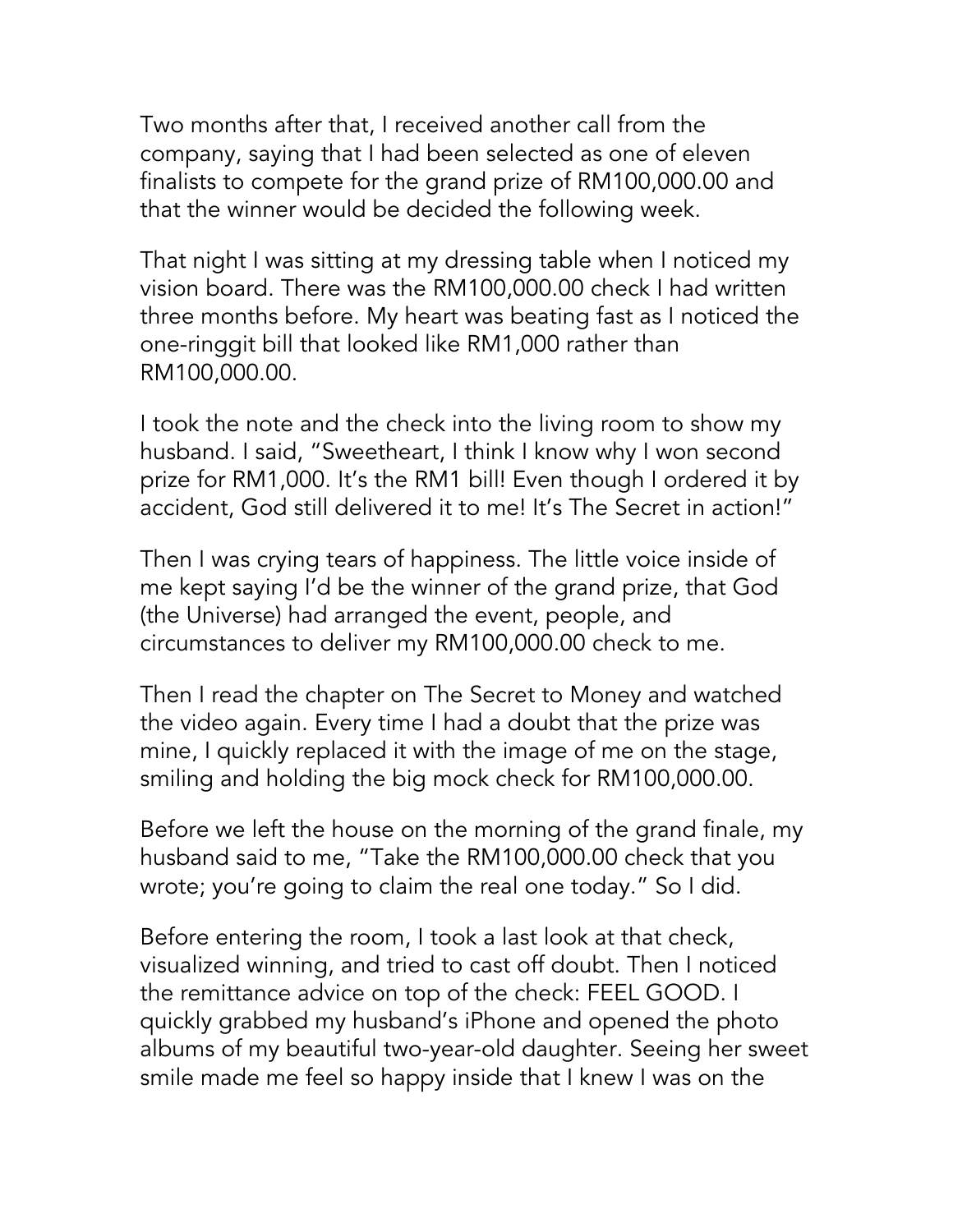right track. Throughout the whole event, I just thought about my daughter's smile and visualized winning.

And YES I DID!

I won the grand prize of RM100,000.00. When they announced my name, I felt as if I were having a déjà vu experience, because I'd had the same pictures rolling in my mind so many times before.

After delivering the mock check, the judge said to me, "When you walked into this room with the other ten finalists, you looked the happiest of all. Maybe that's because you knew that you were going to win."

So it really is a miracle. I wrote a bill for RM1,000.00 by accident and a check for RM100,000.00 on August 18, and on December 12, they both came true.

When I told my friends and family what had happened, those with doubts became believers.

– *Suuy*, Kuala Lumpur, Malaysia

It may feel as if what you want is almost impossible to receive. But for the law of attraction, nothing is impossible and everything is possible, even if you ' re asking for a miracle, as was the case with the story of Popeye, the runaway pug.

## POPEYE

My twenty-one-year-old daughter and her dog, Popeye, a fouryear-old male pug, had been living with us for four months, and I was Popeye's caretaker during that time. When my daughter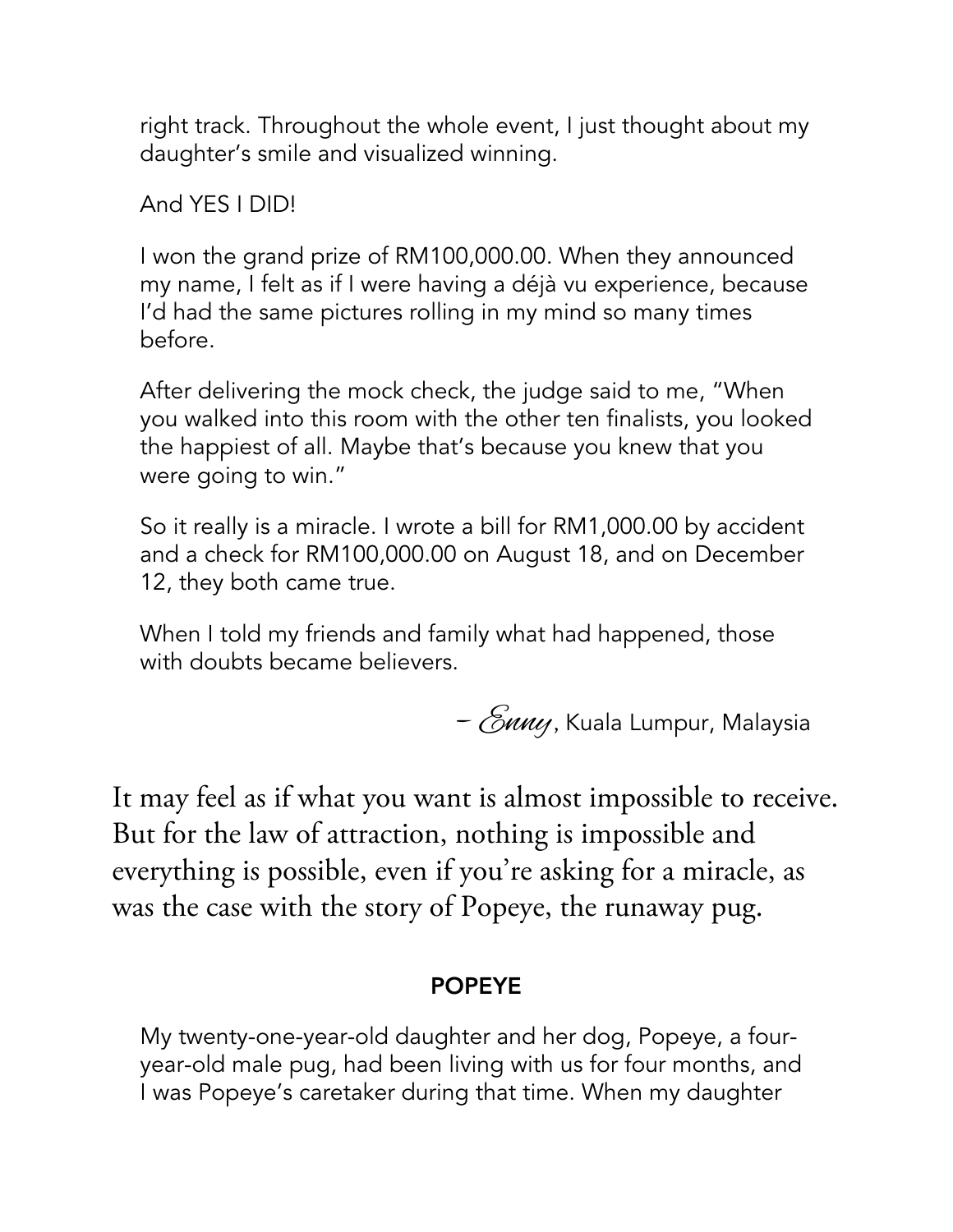moved out, she took my beloved Popeye with her, and we didn't hear from her for about two months. When I asked about Popeye, she told me that he had escaped from the yard at the house where she was staying and she could not find him.

I made up a flyer, took it to the copy shop, and had a hundred copies made. I put up posters all around the area where Popeye went missing. When I asked how long he'd been gone, my daughter said a month. I was shocked that she had not told us sooner. Statistics will tell you that if you don't find an animal within the first three weeks, you most likely will not find him at all.

I received several phone calls about a pug in the area, and I always ran to wherever the caller said they had seen him. Then one day a caller said they had a male pug, so I rushed to the address only to find that it was not my baby. As time went by, I put up more and more flyers but got fewer and fewer phone calls. I put an ad in the paper and searched the neighborhood, spoke with people, and handed out more flyers.

Until then I did not know about The Secret. It came into my life when I took my son to Mississippi State University for a college visit and went to the bookstore on campus. The first time we went in, I purchased several items but not The Secret. I didn't even see the book. But later that day my son wanted something else, so we went back to the store, and as we were getting in line to check out, I saw The Secret. I had no idea what it was, but the cover struck me, so I purchased it. After the weekend was over, I took the book home and began reading it. Then I realized why Popeye was not home yet. When he left, I put his bed in the garage. It had been in my closet, but it hurt me to look at it. I put the bed back in the closet, and I went to the vet and got his food. I still put up posters, but I also said thanks daily for Popeye being home. I so believed he was home that I would cry because I was so thankful.